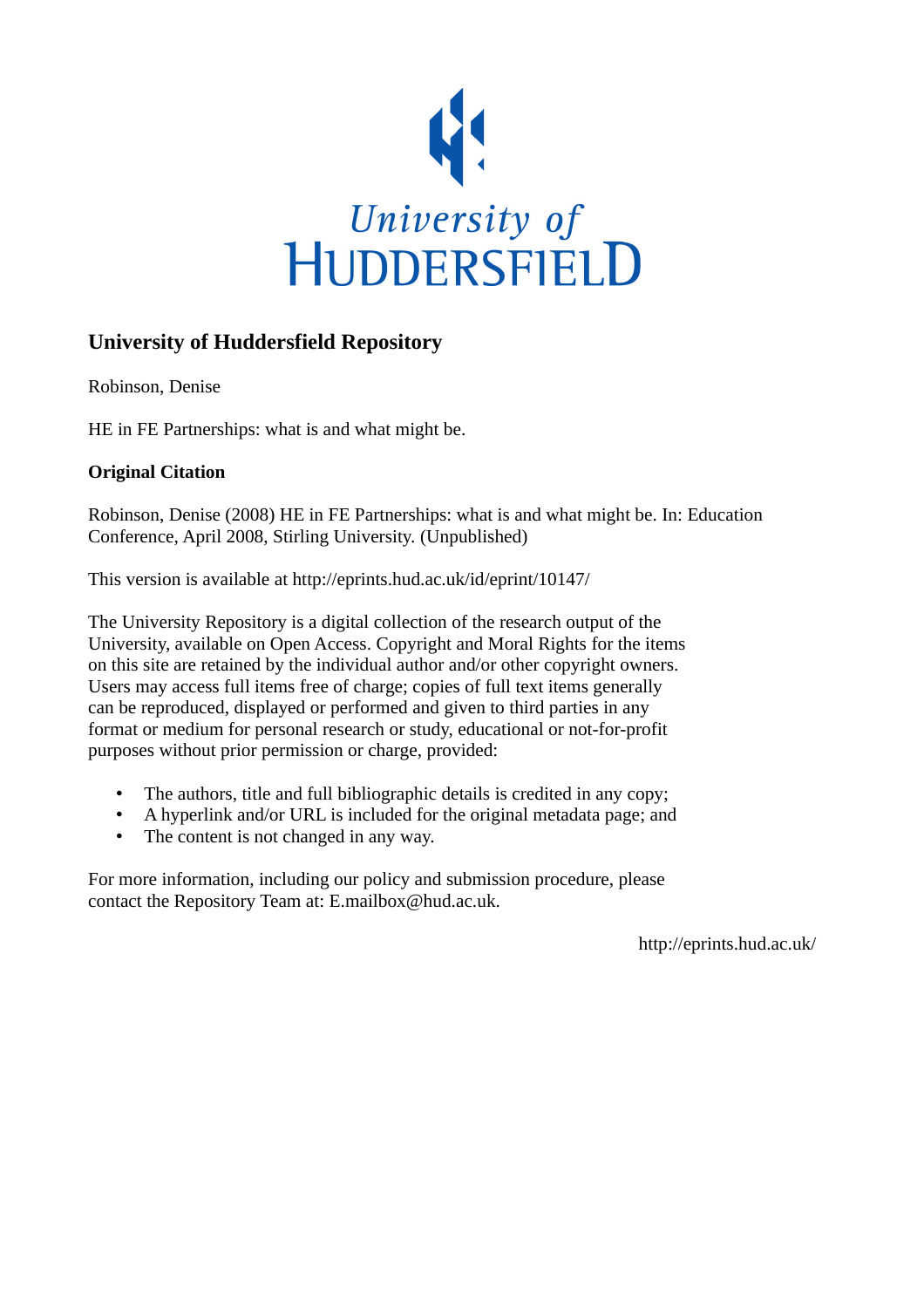#### **'HE in FE Partnerships: what is and what might be.'**

**Denise Robinson**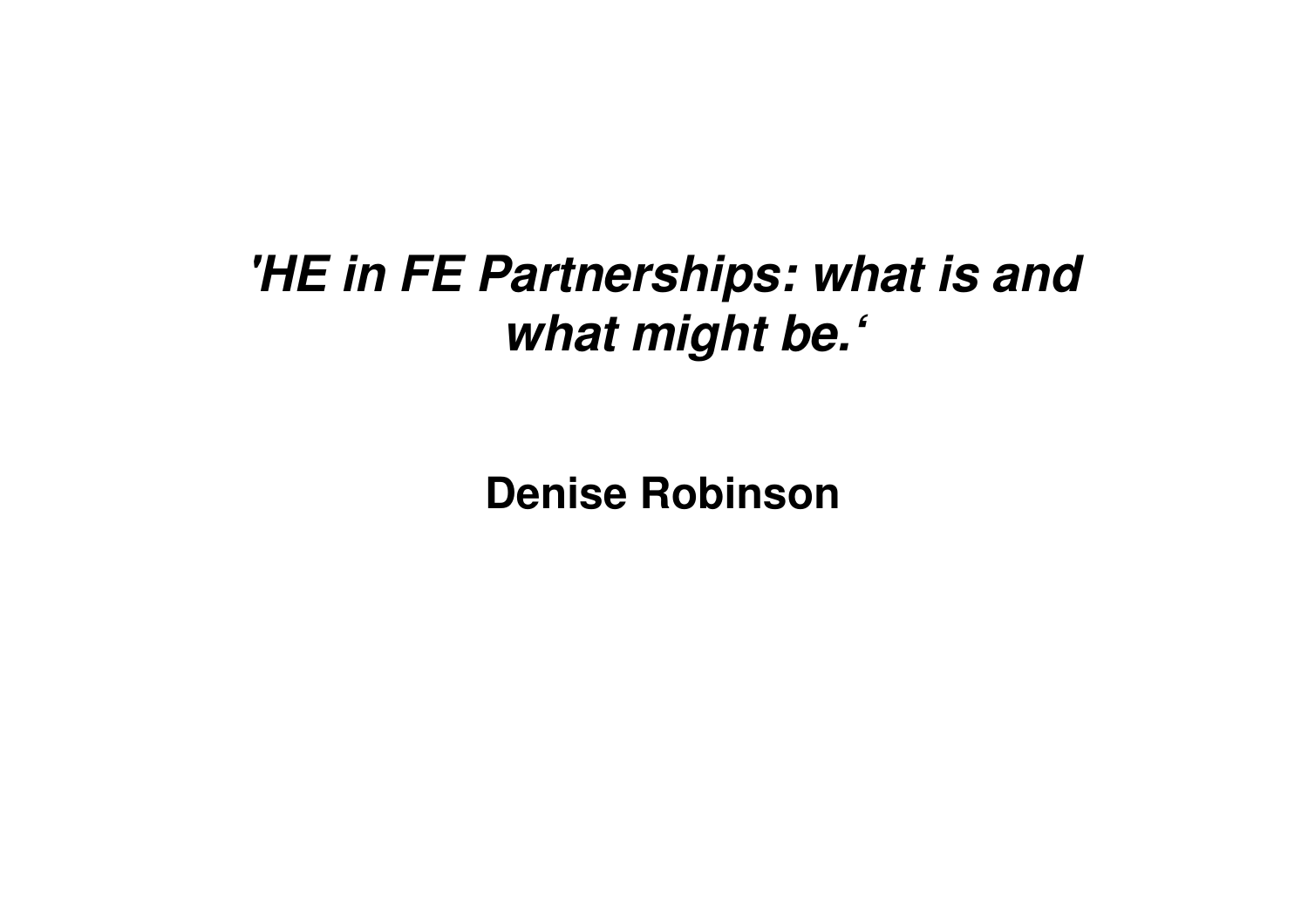#### **Introduction**

**To consider the development of FE/HE partnerships in terms of their proclaimed objectives to expand the number of HE students and to add a different route for those students who might not be considered to be 'traditional' HE students; to explore such developments, using immanent critique, such that the forces that interact on HE are explored and the true nature of this development is revealed.**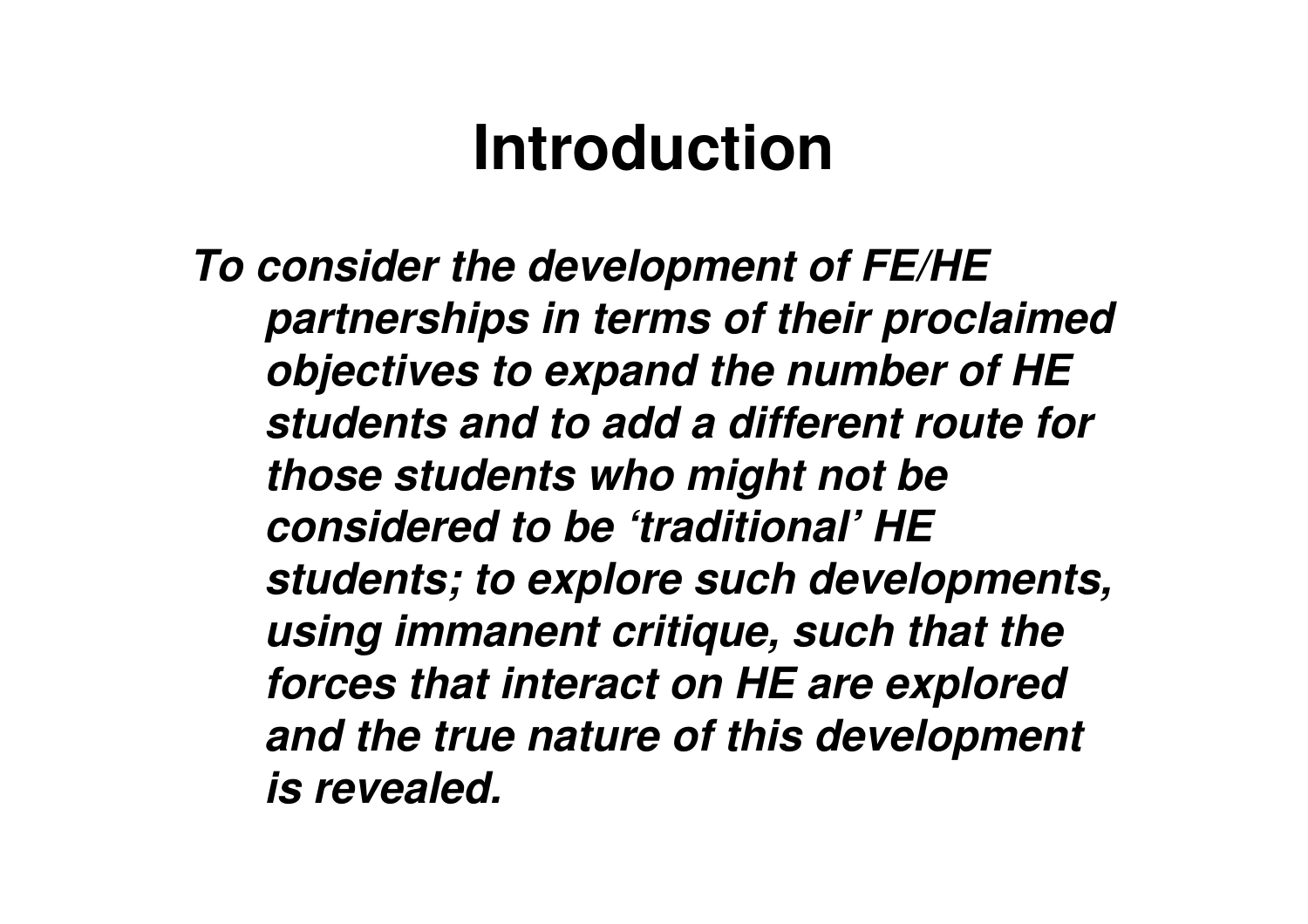#### **What is Critical Theory?Variations on a theme?**

**Critical race theoryCritical ethnographyCritical race ethnographyCritical educational theoryCritical theory of educational struggle** **Critical pedagogyCritical HRD Critical thinkingCritical reflectionStudent critical developmentCritical literacy**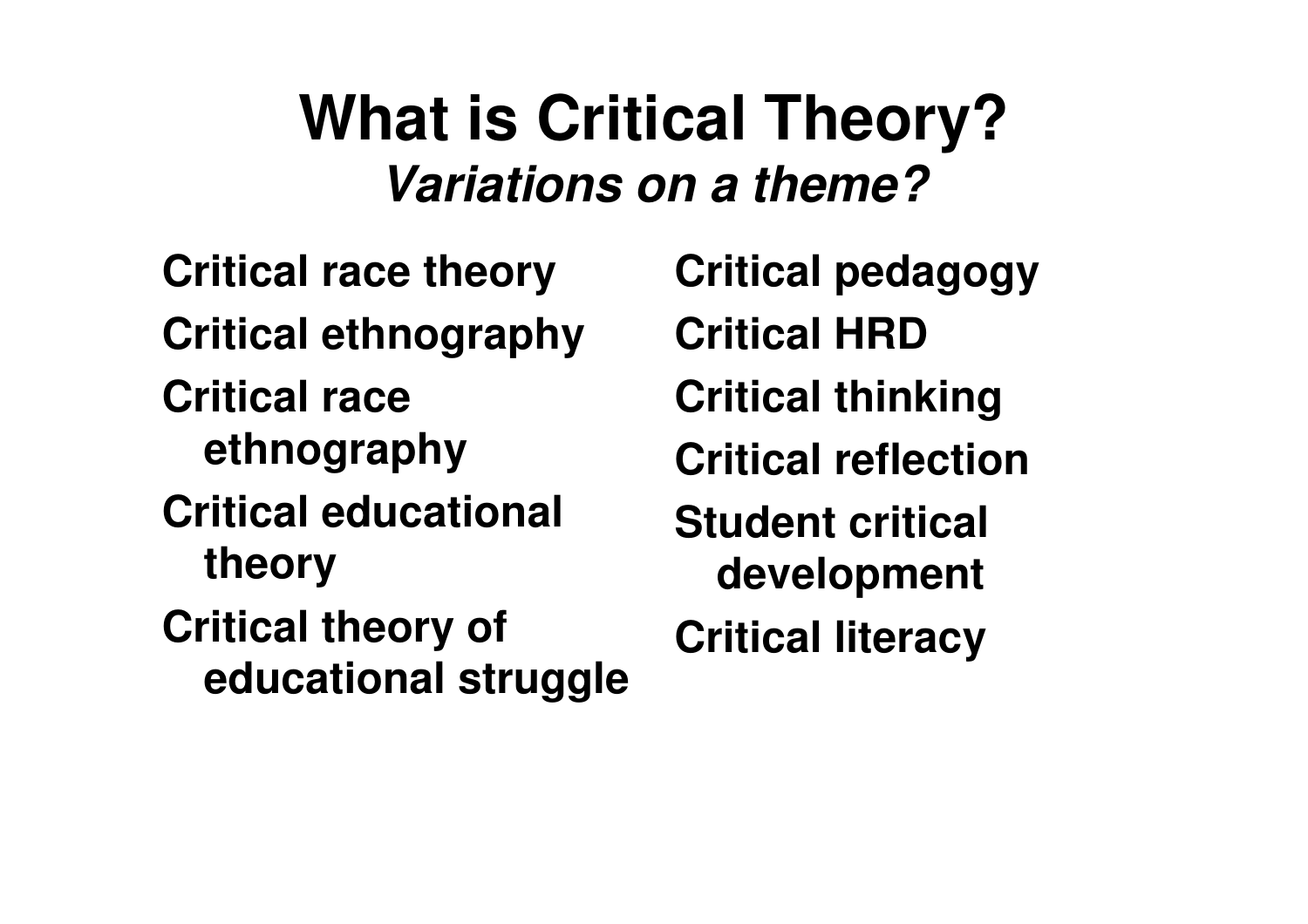# **Critical Theory (CT)**

- '**Critical Theory draws on Marxist scholarship to illuminate the ways in which people accept as normal a world characterised by massive inequities and the systemic exploitation of the many by the few.' Brookfield, 2005, p.2**
- **Frankfurt School -1923. Used CT for '…gaining methodological insight, theoretical illumination, and political inspiration to carry on the tasks of critical social theory…' Kellner, 1999, p.3. Forging a unity between philosophy & science, fact & value.**
- **Addressed philosophical and empirical issues, including a broadening of issues previously ignoredor simply not explored e.g. the family, mass culture**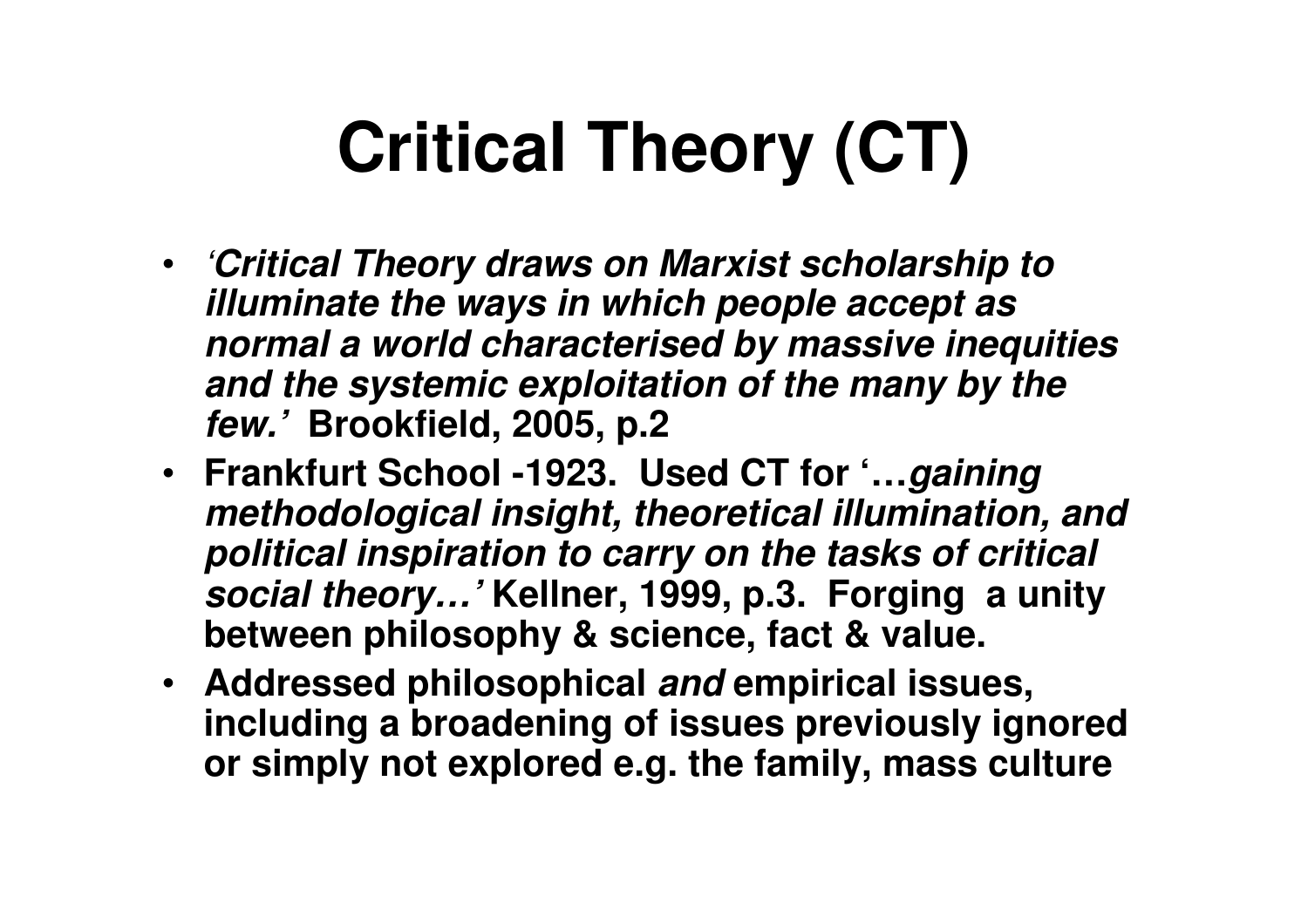# **Critical Theory**

- • Attempt to develop a democratic approach to social issues by the methodology of immanent critique
- • Freeing analysis from the constraints of a veneer of rationality, freedom and choice (Marcuse, 1964)
- • Emancipatory – liberating consciousness from forces of domination (Fernandes, 2003, on Habermas)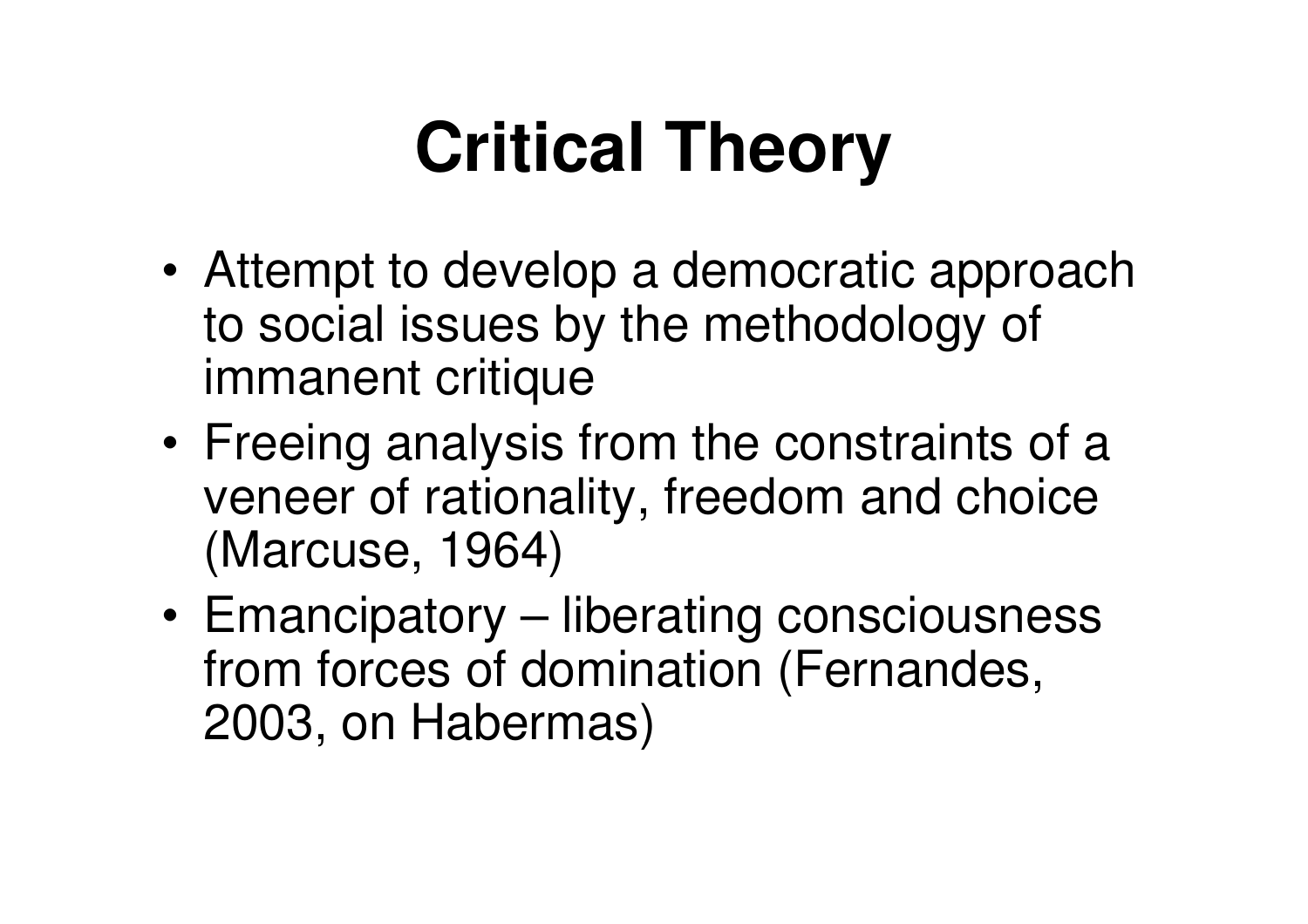## **Immanent Critique**

- **Based upon the CT dialectical approach to reason – to speculate, to mirror an appearance that is to be investigated**
- **Describes what a 'social totality holds itself to be, and then confronts with what it is in fact becoming…' (Antonio, 1981, p.338).**
- **Dialectical method - revealing incompleteness where completeness is claimed**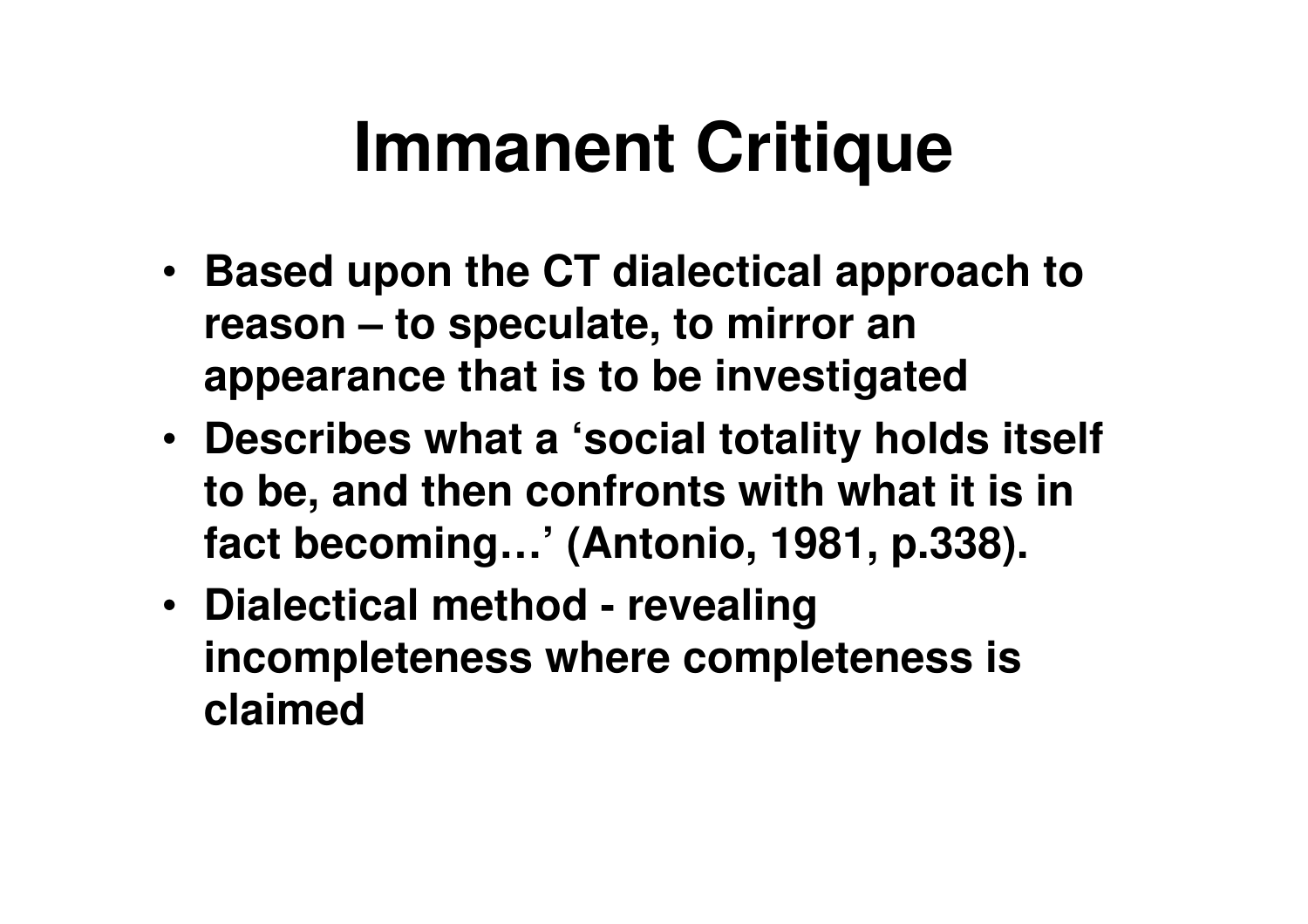## **Models & Claims of HE**

#### **Traditional – HE ?**

-Elitist

- -Pursuit of true
- judgement (Arnold,1983)
- -Subject-based
- -Research **AND** teaching
- -Imagination, scepticism,open-ended enquiry

#### **HE in FE**

Vocational/professionalEmployment and employer -Led

Student focused – greater support needed for such students?

Widening participation

#### **But - only HE in FE?**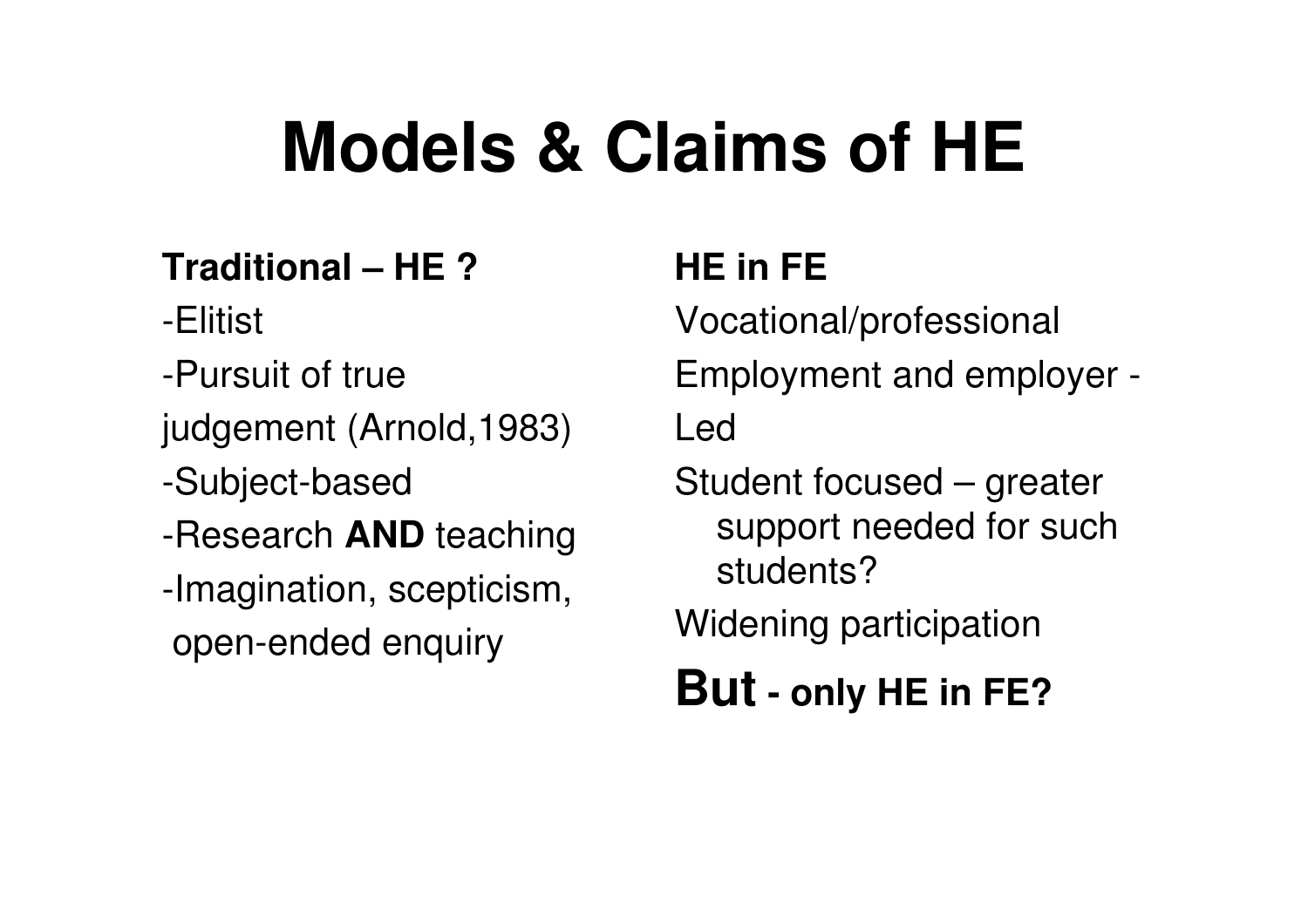## **HE in FE & Partnerships**

- • CT – attempt to clarify what HE is in HE and how HE in FE is realised – What is
- • Is this 'true' HE? Or a particular sector and paradigm of HE? Third tier HE?
- • Suggested four categories of HE – Research-based HE; Teaching HE; HE in (large) FECs; Partnerships - HE in (small) **FECs**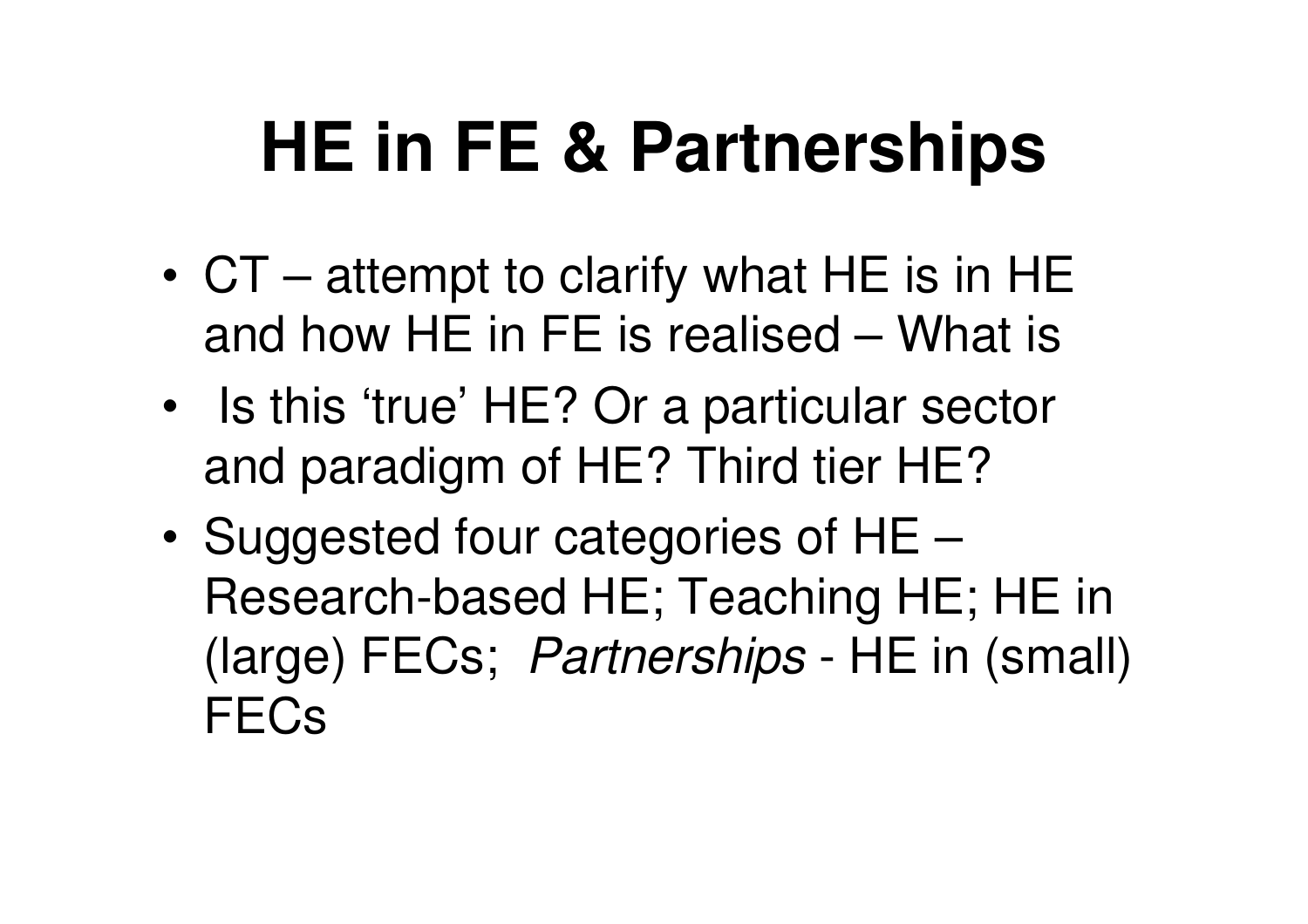### **HE in FE Partnerships- What might be?**

- • Potential role of Partnerships when FECsvalidate their own FDs?
- •Weaker? FECs go their own way?
- • Stronger? Smaller FECs wanting to enter HE use partnerships as a basis to develop their experience? HEIs seen to provide robust QA/development and support?
- • Difference between HE in large FECs and those who deliver HE as a partnership.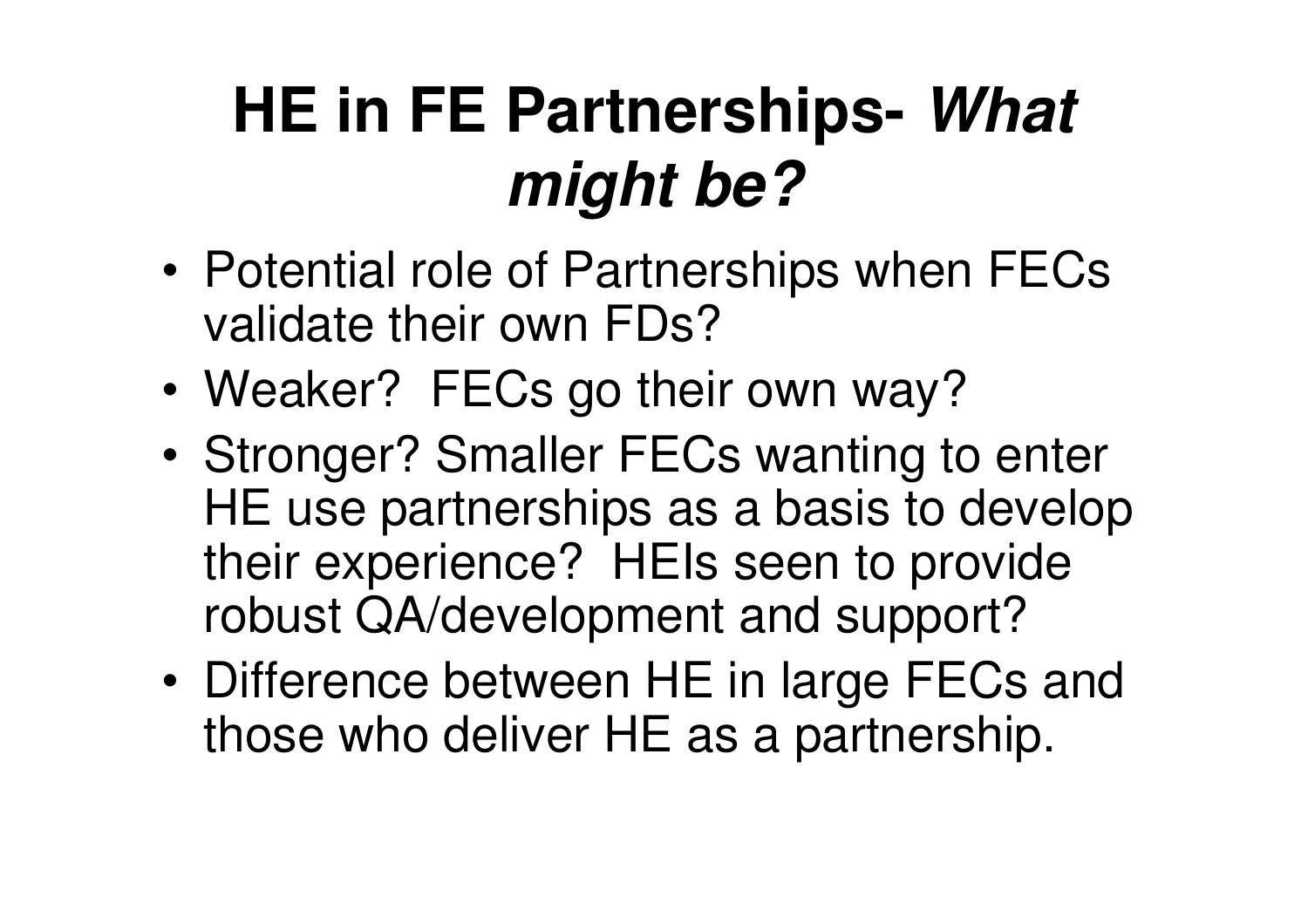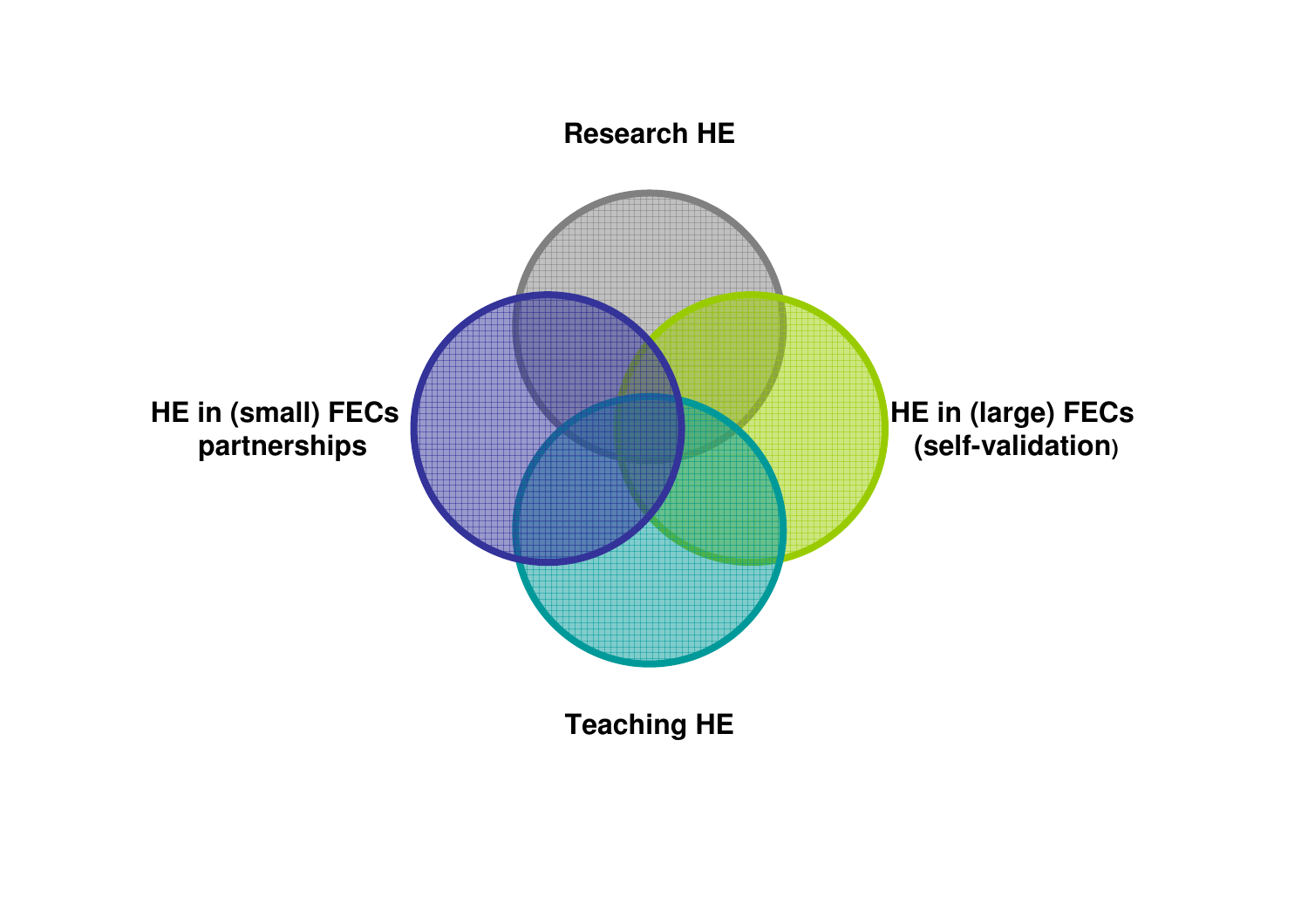### The basic tenets of HE?

- •Can we agree on what is core to HE?
- •Which model or combinations of models?
- •Freedom of speech within the law
- $\bullet$  Freedom of thought within societ Freedom of thought within society's ethical framework
- • Freedom to challenge accepted axioms (Wilson, 2008, THES)